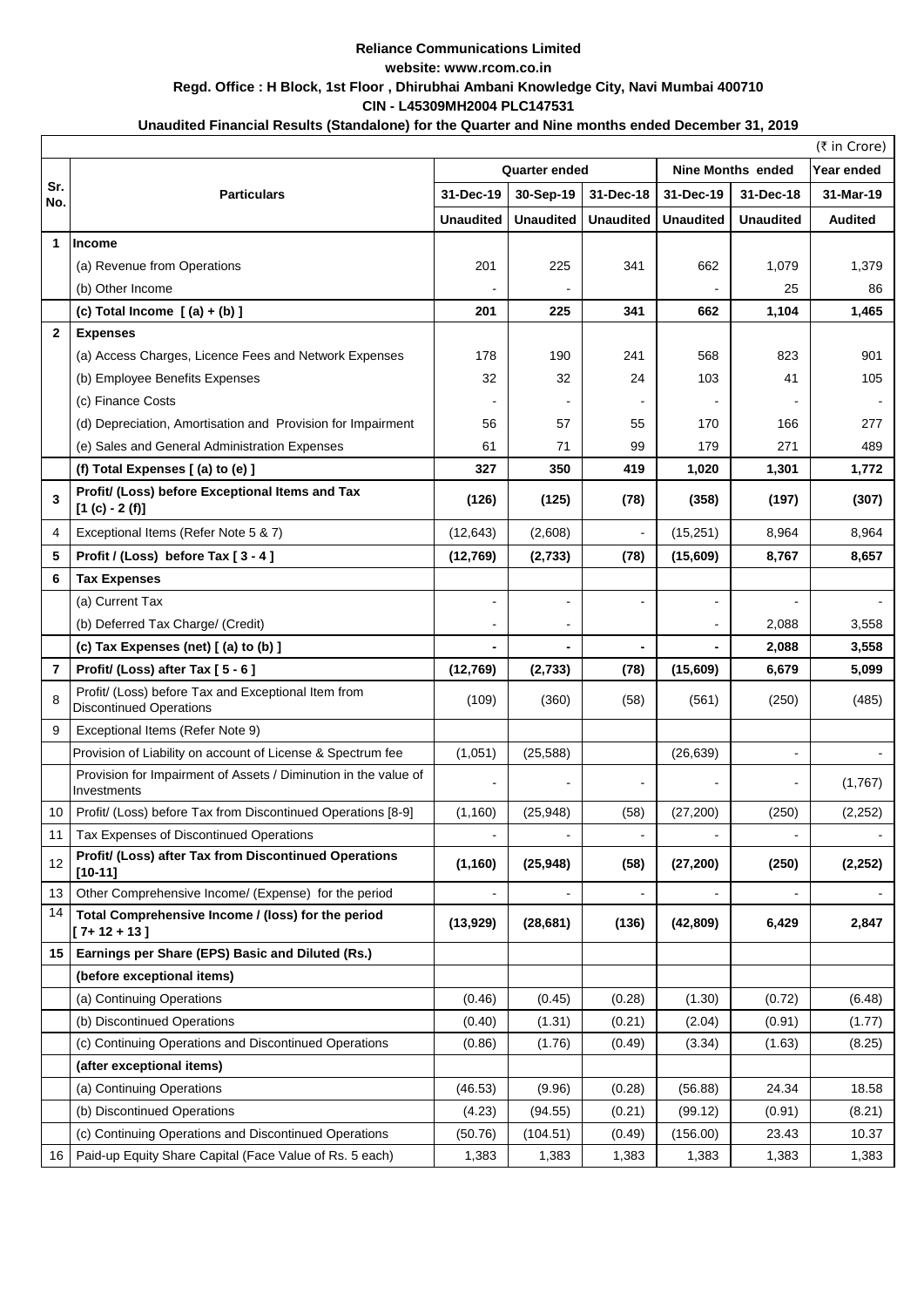## **Notes:**

1. Pursuant to an application filed by Ericsson India Pvt. Ltd before the National Company Law Tribunal, Mumbai Bench ("NCLT") in terms of Section 9 of the Insolvency and Bankruptcy Code, 2016 read with the rules and regulations framed thereunder ("Code"), the NCLT had admitted the application and ordered the commencement of corporate insolvency resolution process ("CIRP") of Reliance Communications Limited ("Corporate Debtor") vide its order dated May 15, 2018. The NCLT had appointed Mr. Pardeep Kumar Sethi as the interim resolution professional for the Corporate Debtor vide its order dated May 18, 2018. However, the Hon'ble NCLAT by an order dated May 30, 2018 had stayed the order passed by the Hon'ble NCLT for initiating the CIRP of the Corporate Debtor and allowed the management of the Corporate Debtor to function. In accordance with the order of the Hon'ble NCLAT, Mr. Pardeep Kumar Sethi handed over the control and management of the Corporate Debtor back to the erstwhile management of the Corporate Debtor on May 30, 2018. Subsequently, by order dated April 30, 2019, the Hon'ble NCLAT allowed stay on CIRP to be vacated. On the basis of the orders of the Hon'ble NCLAT, Mr. Pardeep Kumar Sethi, wrote to the management of the Corporate Debtor on May 02, 2019 requesting the charge, operations and management of the Corporate Debtor to be handed over back to IRP. Therefore, Mr. Pardeep Kumar Sethi had in his capacity as IRP taken control and custody of the management and operations of the Corporate Debtor from May 02, 2019. Subsequently, the committee of creditors of the Corporate Debtor pursuant to its meeting held on May 30, 2019 resolved, with requisite voting share, to replace the existing interim resolution professional, i.e. Mr. Pardeep Kumar Sethi with Mr. Anish Niranjan Nanavaty as the resolution professional for the Corporate Debtor in accordance with Section 22(2) of the Code. Subsequently, upon application by the CoC in terms of Section 22(3) of the Code, the NCLT appointed Mr. Anish Niranjan Nanavaty as the resolution professional for the Corporate Debtor ("RP") vide its order dated June 21, 2019, which was published on June 28, 2019 on the website of the NCLT. Accordingly, the IRP handed over the matters pertaining to the affairs of the Corporate Debtor to the RP as on June 28, 2019 who assumed the powers of the board of directors of the Corporate Debtor and the responsibility of conducting the CIRP of the Corporate Debtor.

With respect to the financial results for the quarter and nine months ended December 31, 2019, the RP has signed the same solely for the purpose of ensuring compliance by the Corporate Debtor with applicable laws, and subject to the following disclaimers:

- (i) The RP has furnished and signed the report in good faith and accordingly, no suit, prosecution or other legal proceeding shall lie against the RP in terms of Section 233 of the Code;
- (ii) No statement, fact, information (whether current or historical) or opinion contained herein should be construed as a representation or warranty, express or implied, of the RP including, his authorized representatives and advisors;
- (iii) The RP, in review of the financial results and while signing this statement of financial results, has relied upon the assistance provided by the directors of the Corporate Debtor, and certifications, representations and statements made by the directors of the Corporate Debtor, in relation to these financial results. The statement of financial results of the Corporate Debtor for the quarter and nine months ended December, 2019 have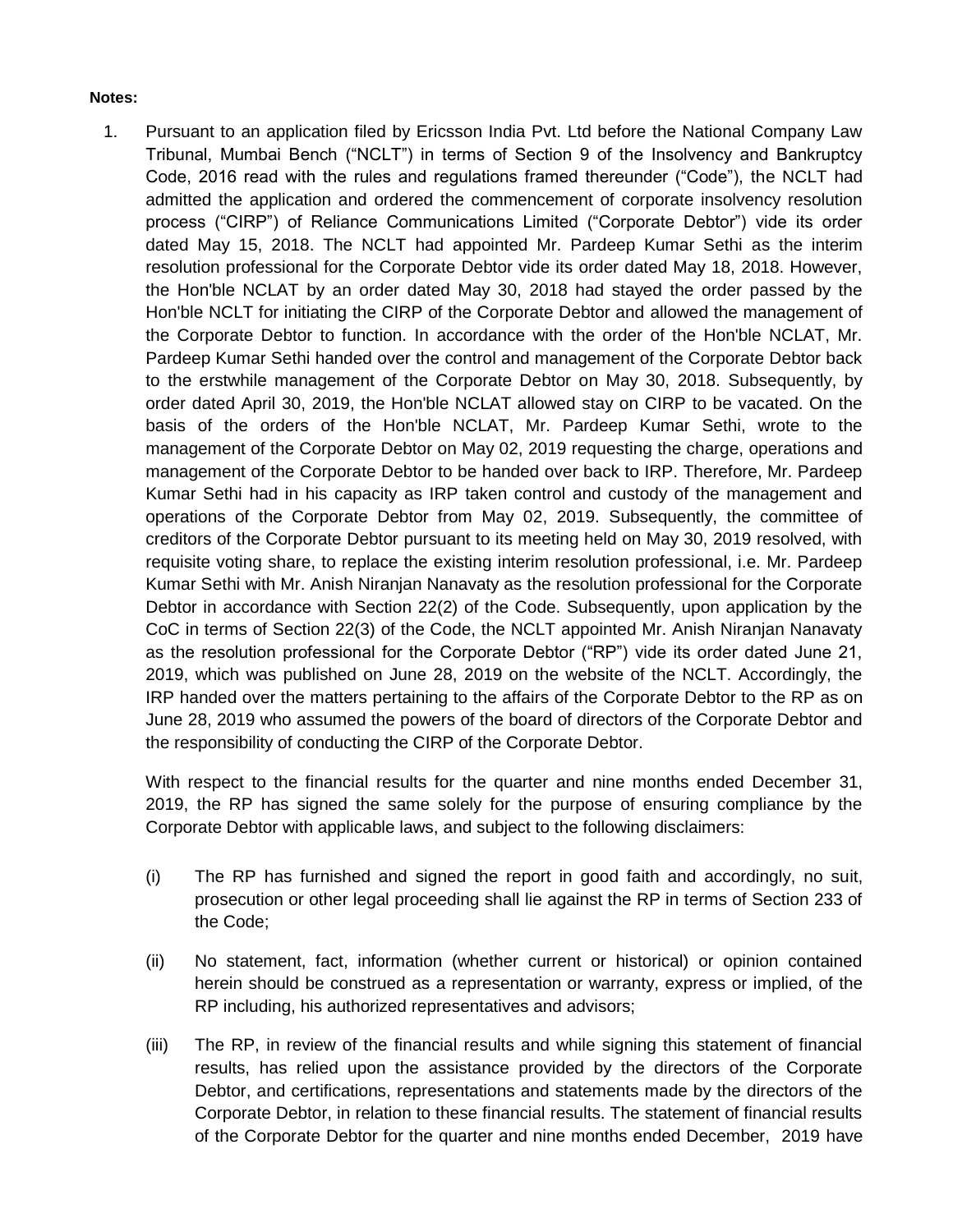been taken on record by the RP solely on the basis of and on relying the aforesaid certifications, representations and statements of the aforesaid directors and the management of the Corporate Debtor. For all such information and data, the RP has assumed that such information and data are in the conformity with the Companies Act, 2013 and other applicable laws with respect to the preparation of the financial results and that they give true and fair view of the position of the Corporate Debtor as of the dates and period indicated therein. Accordingly, the RP is not making any representations regarding accuracy, veracity or completeness of the data or information in the financial results.

- (iv) In terms of the provisions of the Code, the RP is required to undertake a review of certain transactions. Such review has been initiated and the RP may be required to accordingly act on the results of such review in terms of the provisions of the Code.
- 2. Figures of the previous period have been regrouped and reclassified, wherever required.
- 3. During the quarter ended June 30, 2019, the CIRP in respect of each of the Corporate Debtors, i.e. the Company and its subsidiaries; Reliance Telecom Limited (RTL) and Reliance Infratel Limited (RITL) has been re-commenced, and interim resolution professionals had been appointed in respect of the aforesaid companies. Subsequently, appointment of Mr. Anish Niranjan Nanavaty as the Resolution Professional (RP) of the Company and its subsidiaries has been confirmed by the NCLT vide its order dated June 21, 2019 which was published on June 28, 2019 on the NCLT"s website.

Pursuant to strategic transformation programme, as a part of asset monetization and resolution plan of the Company, the Company and its subsidiary companies; RTL and RITL, with the permission of and on the basis of suggestions of the Lenders, had entered into definitive binding agreements with Reliance Jio Infocomm Limited (RJio) for monetisation of certain specified assets on December 28, 2017 for sale of Wireless Spectrum, Towers, Fiber and Media Convergence Nodes (MCNs). During the previous financial year, the said asset sale agreements were terminated by mutual consent on account of various factors and developments including *inter alia* non receipt of consents from lenders and permission/ approvals from Department of Telecommunication.

On completion of the corporate insolvency resolution process, the Company will carry out a comprehensive review of all the assets including investment in subsidiaries and liabilities and accordingly provide for impairment of assets and write back of liabilities, if any. Further, the Company is in the process of reconciling Goods & Service Tax (GST) and Tax Deducted at source. The Auditors have drawn qualification in this regard in their Limited Review Report for the quarter and nine months ended December 31, 2019.

Considering these developments including, in particular, the RP having taken over the management and control of the Company and its two subsidiaries inter alia with the objective of running them as going concerns, the financial results continue to be prepared on going concern basis. However, since the Company continues to incur loss, current liabilities exceed current assets and Company has defaulted in repayment of borrowings, payment of regulatory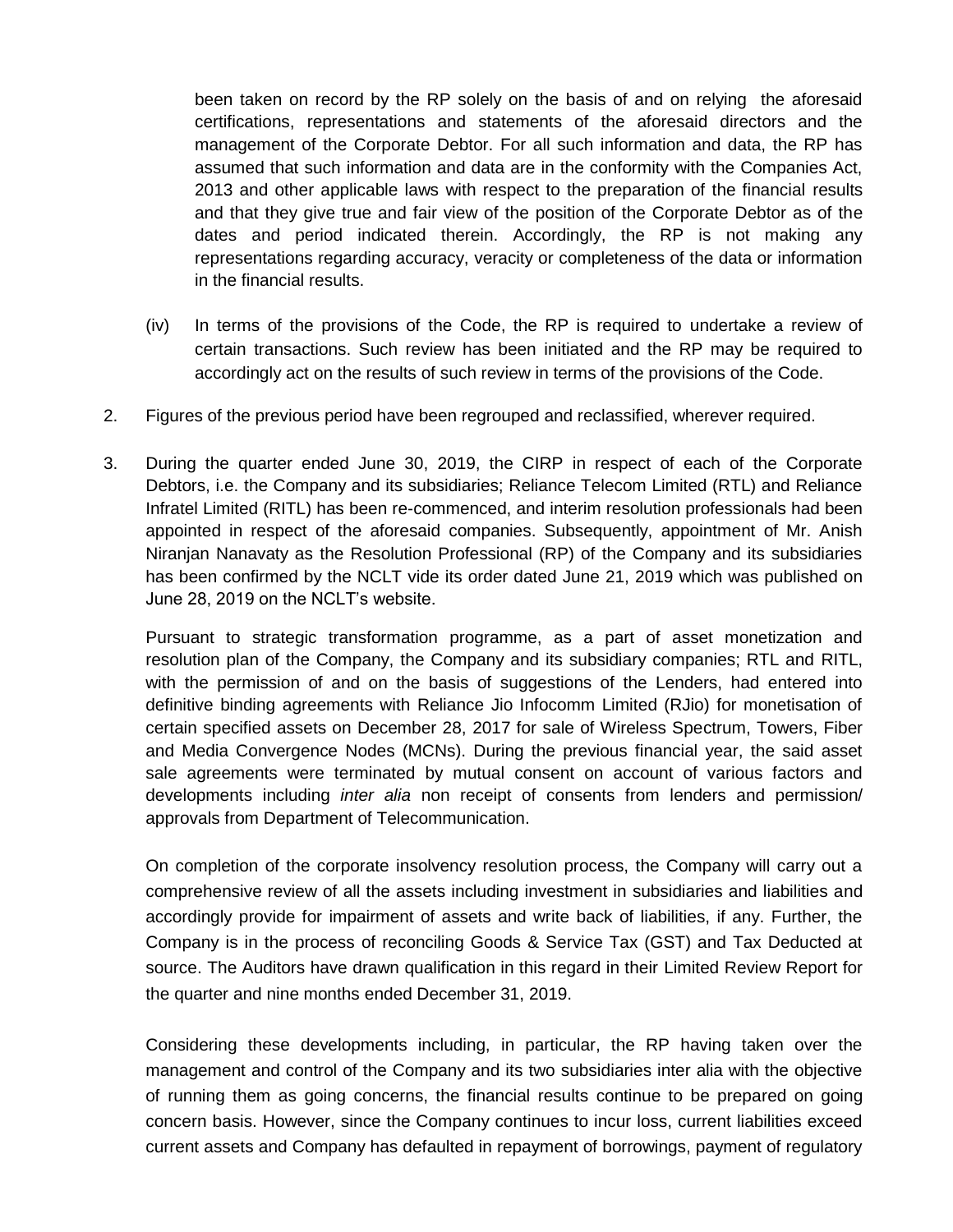and statutory dues, these events indicate that material uncertainty exists that may cast significant doubt on Company's ability to continue as a going concern. The Auditors have drawn qualification in their Limited Review Report for the quarter and nine months ended December 31, 2019.

- 4. Considering various factors including admission of the Company and its two subsidiaries; RTL and RITL to CIRP under the Code, there are various claims submitted by the operational creditors, the financial creditors, employees and other creditors. The overall obligations and liabilities including obligation for interest on loans and the principal rupee amount in respect of loans including foreign currency denominated loans shall be determined during the CIRP. Further, prior to May 15, 2018, the Company and its said subsidiaries were under Strategic Debt Restructuring (SDR) and asset monetization and debt resolution plan was being worked out. The Company has not provided Interest of  $\bar{\tau}$  1,024 crore and  $\bar{\tau}$  3,064 crore calculated based on basic rate of interest as per terms of loan for the quarter and nine months ended December 31, 2019 respectively and foreign exchange variation aggregating to  $\bar{\tau}$  103 crore loss and  $\bar{\tau}$  450 crore loss for the quarter and nine months ended December 31, 2019 respectively. Had the Company provided Interest and foreign exchange variation, the Loss would have been higher by 1,127 crore and  $\bar{\tau}$  3,514 crore for the quarter and nine months ended December 31, 2019 respectively. The Auditors have drawn qualification for non provision of interest and foreign exchange variations in their Review Report for the quarter and nine months ended December 31, 2019. During the previous years, Interest of  $\bar{\tau}$  6,962 crore and foreign exchange variation aggregating to  $\bar{\tau}$  803 crore were not provided and the Auditors had drawn qualification in their audit report for the financial year ended March 31, 2018 and March 31, 2019.
- 5. During the Quarter ended December 31, 2019, pursuant to amendment of the Articles of Association in the Extra Ordinary General Meeting of Reliance Realty Limited (RRL), held on December 10, 2019, the control of RRL, a subsidiary of the Company, was conferred on the Company, with effect from December 10, 2019. Consequently RRL has been included for the preparation of consolidated financial results of the Company as per Ind AS 110 "Consolidated Financial Statement" and Investments previously fair valued have now been recorded at cost. Impact on profitability is  $\bar{\tau}$  8,964 crore loss represented as exceptional items as part of continuing operations.

During the previous year ended March 31,2019, the Company was in the process of finalising and implementing its asset monetization and debt resolution plan, comprising the Company's real estate development plan and restructuring of Debt. Accordingly as required by the lenders and also to safeguard the development of real estate and the business taken up by RRL, it was felt necessary that control of RRL be conferred on ADA Group. However, in view of the monetization plan having failed and the resumption of the corporate insolvency resolution process, the control of RRL has now been transferred from ADA Group to the Company. It is however highlighted that the Company shall not be responsible for any actions undertaken by ADA Group in control of RRL prior to the vesting of control of RRL with the Company.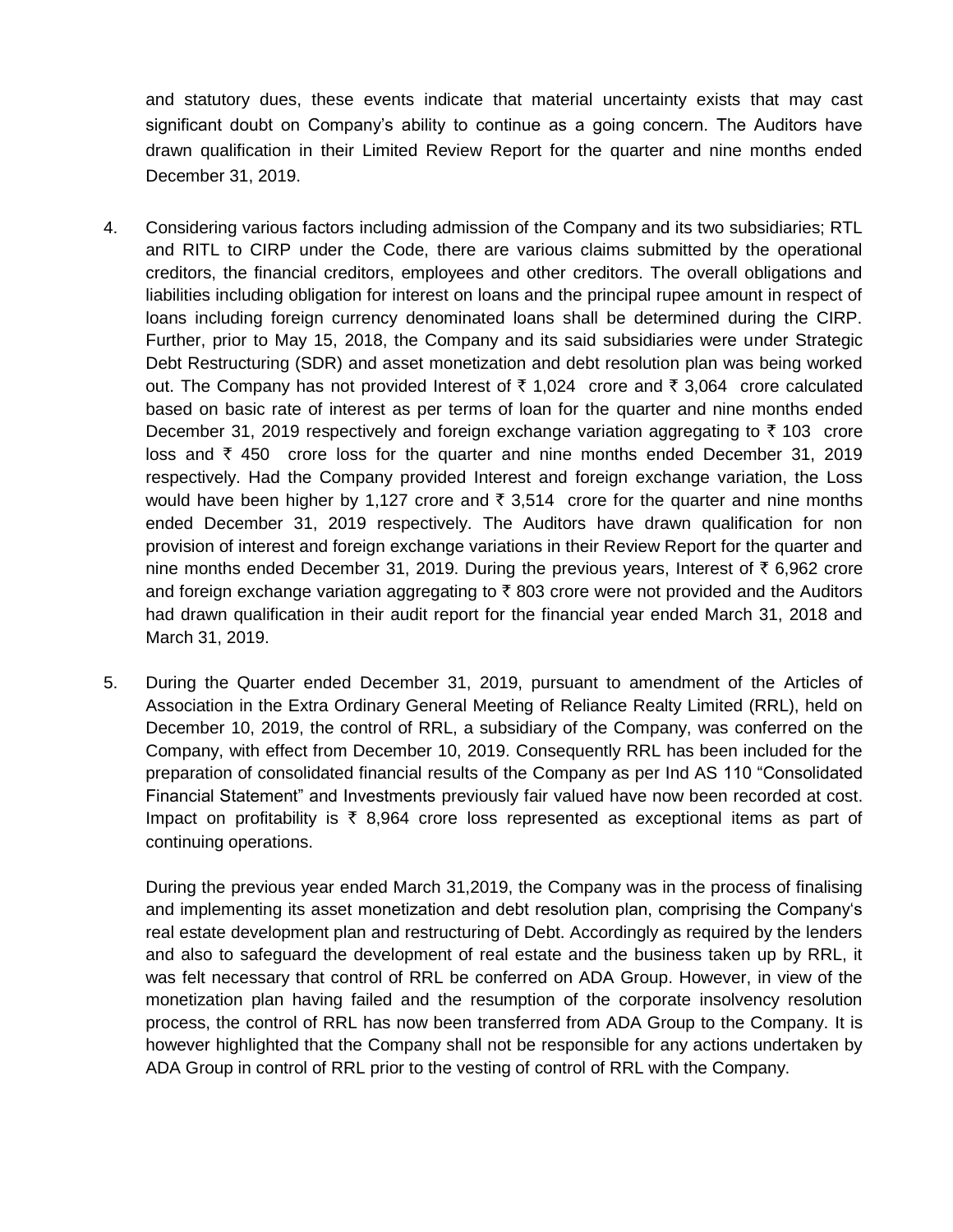6. Assets held for sale including Wireless Spectrum, Towers, Fiber and Media Convergence Nodes (MCNs) continue to be classified as held for sale at the value ascertained at the end of March 31, 2018, along with liabilities, for the reasons referred in Note 3 above and disclosed separately as discontinued operations in line with Ind AS 105 "Non-current Assets Held for Sale and Discontinued Operations".

| (र in Crore)                 |           |                      |           |                   |               |           |  |  |  |
|------------------------------|-----------|----------------------|-----------|-------------------|---------------|-----------|--|--|--|
| <b>Particulars</b>           |           | <b>Quarter ended</b> |           | Nine months ended | Year<br>ended |           |  |  |  |
|                              | 31-Dec-19 | 30-Sep-19            | 31-Dec-18 | 31-Dec-19         | 31-Dec-18     | 31-Mar-19 |  |  |  |
|                              | Unaudited | Unaudited            | Unaudited | Unaudited         | Unaudited     | Audited   |  |  |  |
| <b>Total Income</b>          | 3         | 2                    | 30        | 9                 | 97            | 635       |  |  |  |
| Profit/ (Loss) before<br>tax | (1, 160)  | (25, 948)            | (58)      | (27, 200)         | (250)         | (2, 252)  |  |  |  |
| Profit/ (Loss) after<br>tax  | (1, 160)  | (25948)              | (58)      | (27, 200)         | (250)         | (2, 252)  |  |  |  |

 $\sigma$  in  $\sigma$ 

The financial result of discontinued operations is as under:

7. During previous quarter, GCX Limited, an overseas step-down subsidiary of the Company, defaulted in payment to 7% Senior Secondary Notes (Notes) amounting to USD 350 million fallen due for repayment on August 01, 2019 and consequently, during the previous quarter, GCX Limited and its subsidiaries/ affiliates had initiated a voluntary application under Chapter 11 of the United States Bankruptcy Code to effectuate a prepackaged plan of reorganization in the District of Delaware court. More than 75% of Bond holders have committed their support for the said plan. Based on the above, Control by the Company over GCX Limited and its subsidiaries has ceased to exist upon initiation of the voluntary application under Chapter 11 of the United States Bankruptcy Code and accordingly the said Companies are deconsolidated with effect from July 01, 2019 for the purpose of and as per requirement of Ind AS 110 "Consolidated Financial Statement". Investment in the deconsolidated subsidiaries has been accounted at fair value, as per Ind AS 109 "Financial Instruments". During the quarter, pursuant to the order of the District of Delaware court dated December 4, 2019, the holder of Notes have become entitled to be the owners of GCX Limited in terms of the plan as approved under Chapter 11 of the United States Bankruptcy Code on the effective date upon implementation of the approved plan. The plan has been approved by the District of Delaware court on December 4, 2019, and the plan is pending implementation. Impact on profitability is Rs. 3,679 crore for the quarter ended December 31, 2019. Impact on profitability is Rs. 6,287 crore for the nine months ended December 31, 2019 and has been represented as part of Exceptional Items. Hence the figures for the quarter and nine months ended December 31, 2019 are not comparable with the previous corresponding period.

Further, GCX Limited along with the other debtors have filed another motion aimed at addressing the issues they have been having in completing the steps to make their plan effective: (a) Debtors' Motion for Entry of an Order (I)(A) Clarifying That Two-Step Emergence is Permitted Under the Confirmation Order and Plan Documents, or, Alternatively, (B)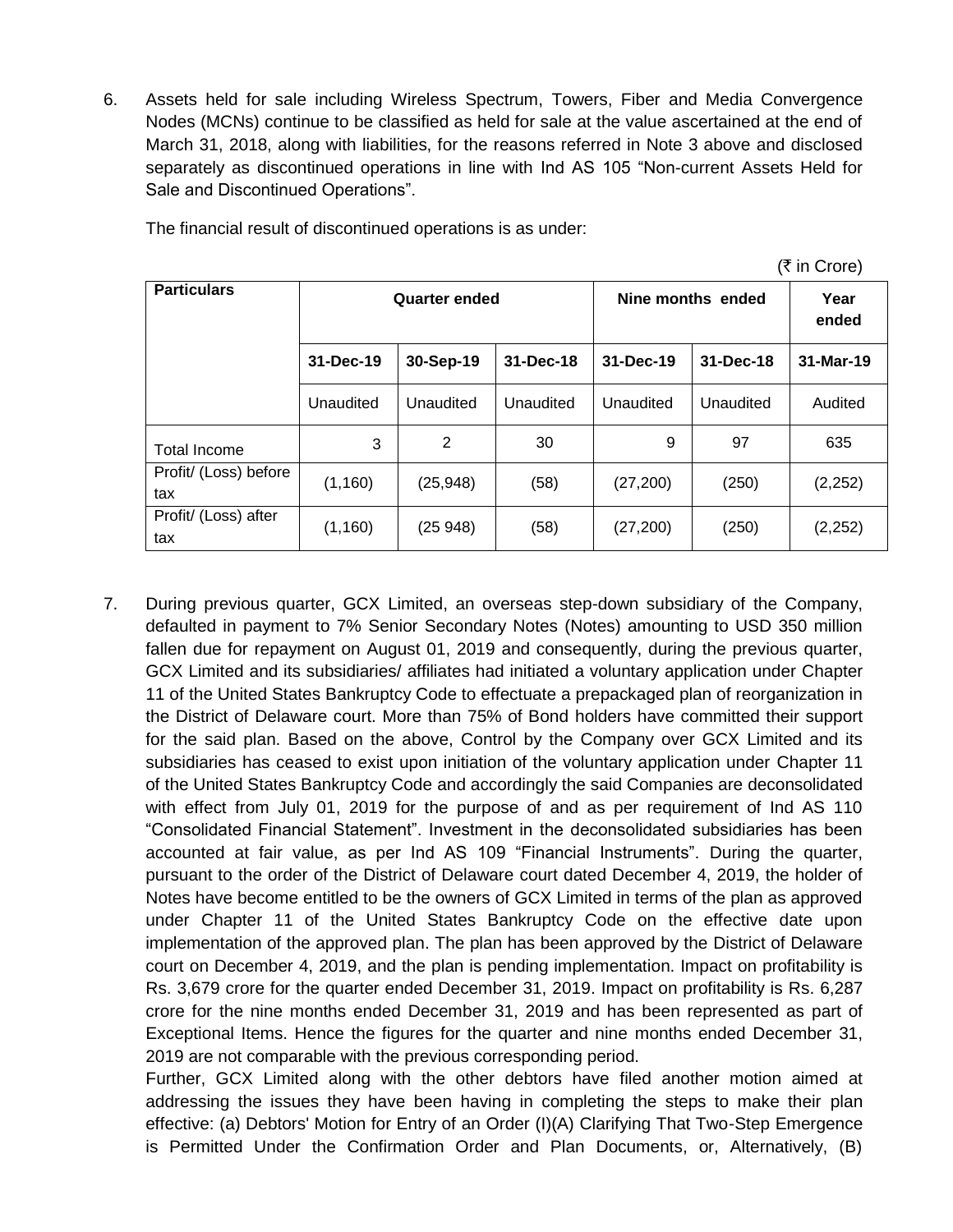Deeming Two-Step Emergence a Non-Material Plan Modification and Amending the Confirmation Order to Reflect the Same, (II) Approving Entry into Transition Services Agreement, and (III) Granting Related Relief. A hearing is scheduled on February 27, 2020; objections are due by February 20, 2020.

- 8. During the previous quarter, Reliance Communications Infrastructure Limited, a wholly owned subsidiary of the Company, had been admitted by NCLT for resolution process under the Code.
- 9. The Hon"ble Supreme Court of India, vide its order dated October 24, 2019 had dismissed the petition filed by the telecom operators and agreed with the interpretation of the Department of Telecommunications (DoT) to the definition of Adjusted Gross Revenue (AGR) under the license. The DoT had during the pendency of the various proceedings simultaneously directed Special Audit in relation to the computation of License fee, Spectrum fee, applicable interest and penalties thereon, which is under progress for the financial year 2015-16 onwards. In this regard, the Company had provided for estimated liability aggregating to  $\bar{\tau}$  25,588 crore in the previous quarter ended September 30, 2019 and has provided additional charge of  $\bar{\tau}$  1,051 crore during the quarter ended December 31, 2019 thereby aggregating to  $\bar{\tau}$  26,639 crore for the nine months ended December 31, 2019 and represented as exceptional items relating to discontinued operations which may undergo revision based on demands from DoT and / or any developments in this matter.

Considering various factors including admission of the Company and its two subsidiaries; RTL and RITL to resolution process under the Insolvency and Bankruptcy Code, 2016 (IBC) and the moratorium applicable under IBC, discharge of the liability will be dealt with in accordance with the Code. The matter has been referred by the auditors in their Limited Review Report.

- 10. The listed Redeemable Non Convertible Debentures (NCDs) of the Company aggregating to  $\bar{\tau}$ 3,750 crore as on December 31, 2019 are secured by way of first pari passu charge on the whole of the movable properties, plant and equipment and Capital Work in Progress, both present and future, including all insurance contracts relating thereto of the Borrower Group; comprising of the Company and its subsidiary companies namely; Reliance Telecom Limited (RTL), Reliance Infratel Limited (RITL) and Reliance Communications Infrastructure Limited (RCIL). Out of the above, in case of NCDs of  $\bar{\tau}$  750 crore, the Company has also assigned Telecom Licenses, by execution of Tripartite Agreement with Department of Telecommunications (DoT). The asset cover in case of these NCDs exceeds 100% of the principal amount of the said NCDs.
- 11. The Company and some of its subsidiaries where assets are held for sale as per Ind AS 105 and being short term in nature, Ind AS 116 has not been applied. The Auditors have drawn qualification in their Limited Review Report for the quarter and nine months ended December 31, 2019.
- 12. Provision for Income Tax for the quarter and nine months ended December 31, 2019, is based on estimate for the full financial year.